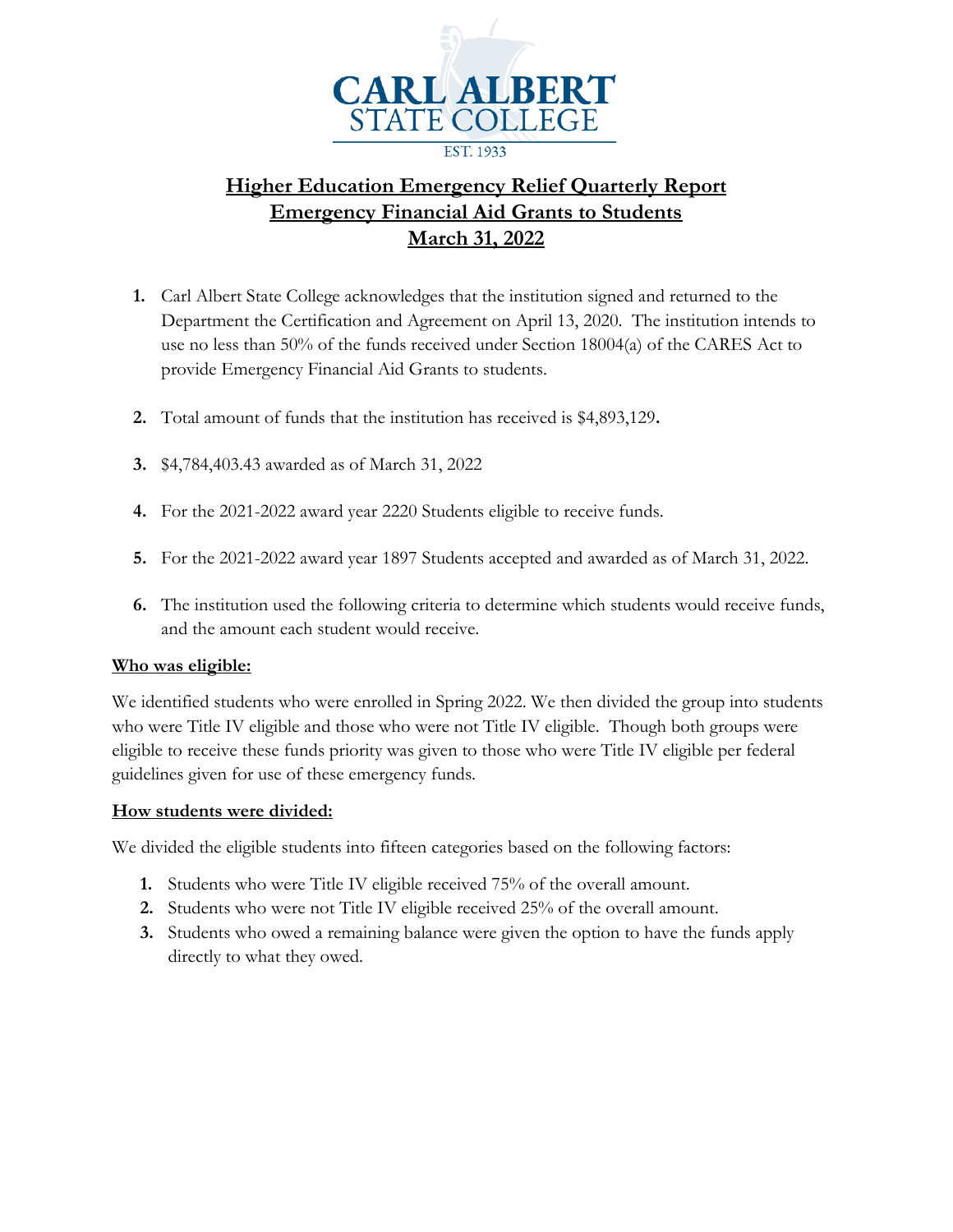#### **(6. CONTD.)**

#### **Categories of funding:**

Category 1: \$100 – One hour of Enrollment at the time of awarding Category 2: \$200 – Two hours of Enrollment at the time of awarding Category 3: \$300 – Three hours of Enrollment at the time of awarding Category 4: \$400 – Four hours of Enrollment at the time of awarding Category 5: \$500 – Five hours of Enrollment at the time of awarding Category 6: \$600 – Six hours of Enrollment at the time of awarding Category 7: \$700 – Seven hours of Enrollment at the time of awarding Category 8: \$800 – Eight hours of Enrollment at the time of awarding Category 9: \$900 – Nine hours of Enrollment at the time of awarding Category 10: \$1000 – Ten hours of Enrollment at the time of awarding Category 11: \$1100 – Eleven hours of Enrollment at the time of awarding Category 12: \$1200 – Twelve hours of Enrollment at the time of awarding Category 13: \$1300 – Thirteen hours of Enrollment at the time of awarding Category 14: \$1400 – Fourteen hours of Enrollment at the time of awarding

Category 15: \$1500 – Fifteen or more hours of Enrollment at the time of awarding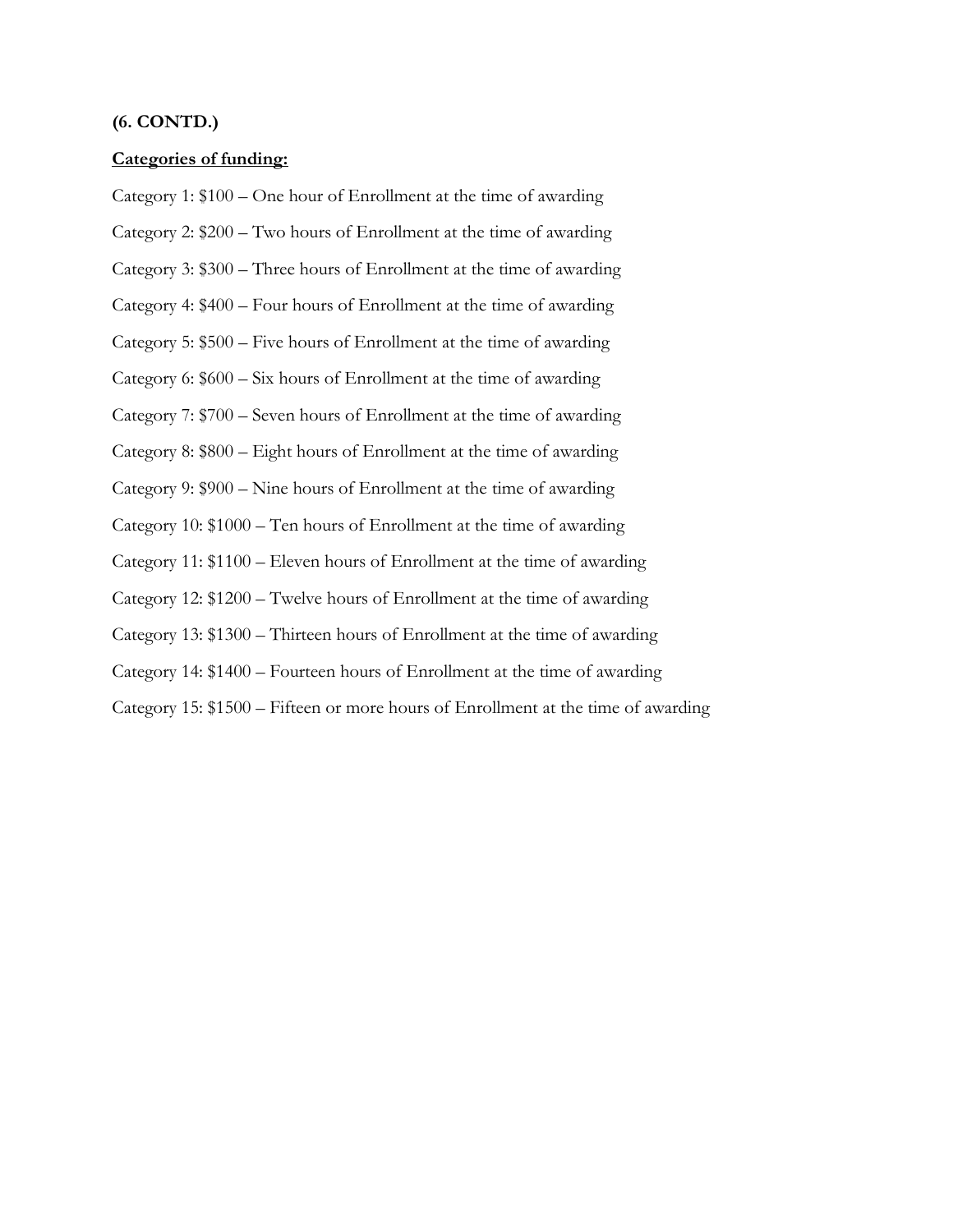**7.** Instructions emailed to students:

Good Afternoon,

Carl Albert State College is able to offer emergency financial aid assistance for the Spring 2022 semester under the Higher Education Emergency Relief Funds III (HEERF III) created under the American Rescue Plan (ARP). The amount of funds each student will receive will be determined by the hours enrolled at the time of payment at the rate of \$100 per credit hour up to 15 hours.

As a student who does not owe a balance for this semester, you may expect funds to be disbursed to your designated refund option within two weeks. If you have not done so already, please be sure to have your direct deposit set up with the business office to expedite this process.

-- **Carl Albert State College Emergency Financial Aid Grants**